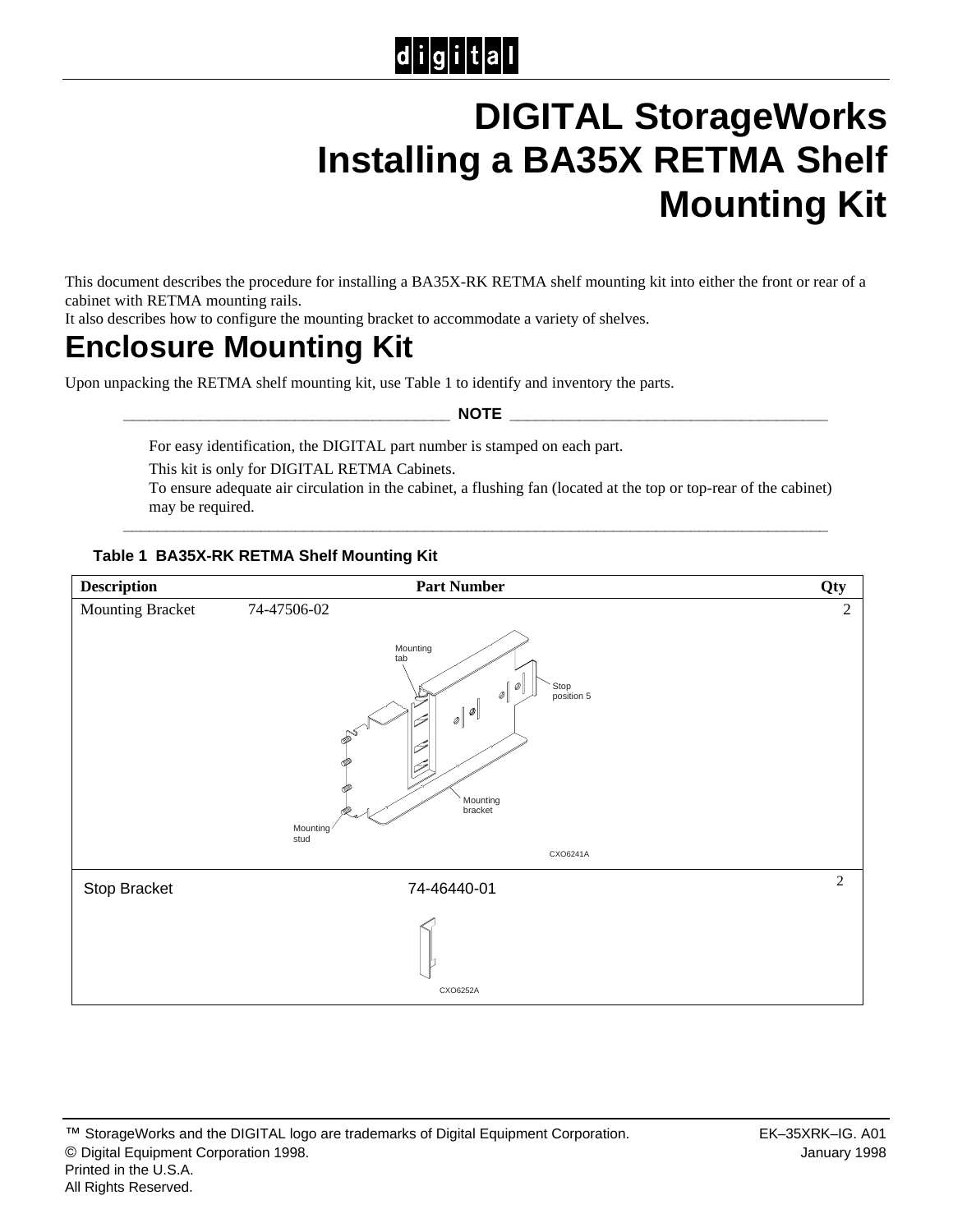# C

| <b>Description</b>                   | <b>Part Number</b> | Qty            |
|--------------------------------------|--------------------|----------------|
| Front Locking Bracket                | 74-46441-01        | $\overline{c}$ |
|                                      | ○                  |                |
|                                      | CXO6270A           |                |
| Front Locking Bracket                | 74-46441-02        | $\mathbf{2}$   |
|                                      | ○                  |                |
|                                      | CXO6269A           |                |
| Front Locking Bracket                | 74-46441-03        | $\overline{2}$ |
|                                      | Z<br>00            |                |
|                                      | CXO6247A           |                |
| Rear Locking Bracket                 | 74-46439-01        | 2              |
|                                      |                    |                |
|                                      | CXO6246A           |                |
| Rear Locking Bracket                 | 74-46439-02        | 2              |
|                                      |                    |                |
|                                      |                    |                |
|                                      | CXO6244A           |                |
| 10-32 x 1/2 inch pan head SEMS screw | 90-00063-39        | $\overline{c}$ |
| M5 Keps Nut                          | 90-40148-02        | 8              |

### **Table 1 BA35X-RK RETMA Shelf Mounting Kit (Continued)**

## **Configuration Options**

Mounting bracket can be configured to receive shelves of varying depths. Table 2 provides specific shelf configuration for either the front or rear of the cabinet. Figure 1 illustrates the mounting bracket slots used to insert the stop bracket. Note that stop position 5 is a fixed position (part of the mounting bracket), therefore it doesn't require a stop bracket.

After identifying the type of shelf your installing, determine if it will be installed in the front or rear of the cabinet. Refer to Table 2 and note the type of locking bracket and the stop bracket stop position. This information is required to complete the installation procedure.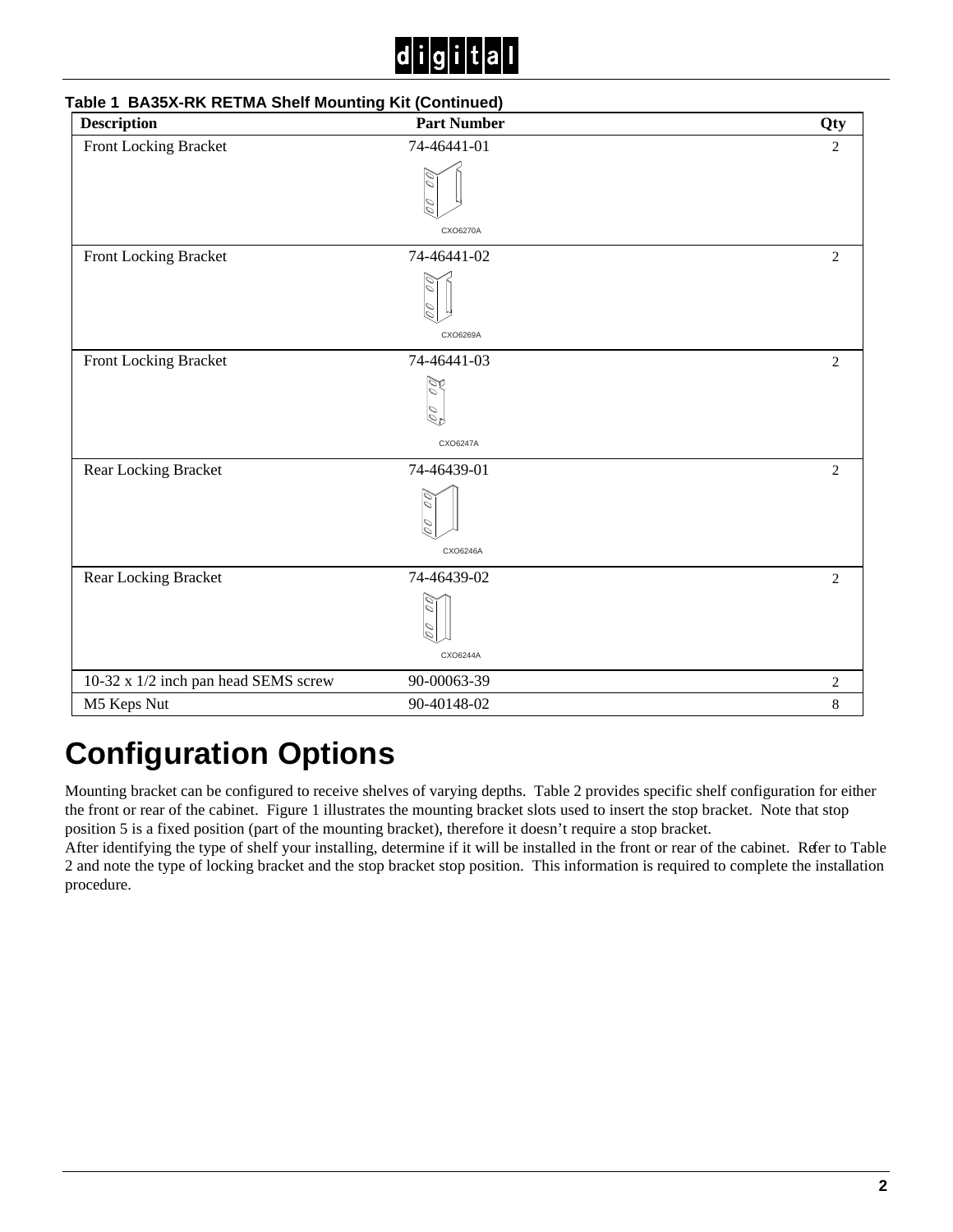

#### **Figure 1 Identifying the RETMA Shelf Mounting Bracket Stop Position**



CXO6242A

#### **Table 2 Shelf Bracket Configuration**

|                                        | Front          |                     | Rear           |                     |
|----------------------------------------|----------------|---------------------|----------------|---------------------|
| Type of Shelf                          | Stop           | Locking             | Stop           | Locking             |
|                                        | <b>Bracket</b> | <b>Bracket Part</b> | <b>Bracket</b> | <b>Bracket Part</b> |
|                                        | Position       | Number              | Position       | Number              |
| <b>BA350-M Series Controller Shelf</b> | 5              | 74-46441-02         | 2              | 74-46439-02         |
| <b>BA350-S Series SBB Shelf</b>        |                | 74-46441-01         |                | 74-46439-01         |
| DS-BA356 M Series Controller Shelf     |                | 74-46441-02         | 4              | 74-46441-01         |
| DS-BA356 S Series SBB Shelf            |                | 74-46441-01         |                | 74-46439-02         |

## **RETMA Shelf Installation**

Complete the procedures in this section to install a shelf into a DIGITAL RETMA cabinet.

### **Preliminary Data**

The height of this shelf is approximately 150 mm (5.9 inches).

Shelves can be mounted in either the front or rear of the cabinet.

Depending upon cabinet configuration, a flushing fan may be required to ensure adequate cooling. DIGITAL recommends that this shelf be mounted horizontally in the cabinets.

### **Shutdown the Subsystem**

Remove all power from the cabinet.

**\_\_\_\_\_\_\_\_\_\_\_\_\_\_\_\_\_\_\_\_\_\_\_\_\_\_\_\_\_\_\_\_\_\_\_\_\_\_\_ WARNING \_\_\_\_\_\_\_\_\_\_\_\_\_\_\_\_\_\_\_\_\_\_\_\_\_\_\_\_\_\_\_\_\_\_\_\_\_\_**

**The possibility of injury exists due to the high voltages present within the cabinet when power is applied. Therefore, all components must be turned off. DIGITAL recommends that you disconnect the ac power cord from the wall receptacle.**

**\_\_\_\_\_\_\_\_\_\_\_\_\_\_\_\_\_\_\_\_\_\_\_\_\_\_\_\_\_\_\_\_\_\_\_\_\_\_\_\_\_\_\_\_\_\_\_\_\_\_\_\_\_\_\_\_\_\_\_\_\_\_\_\_\_\_\_\_\_\_\_\_\_\_\_\_\_\_\_\_\_\_\_\_\_\_\_\_**